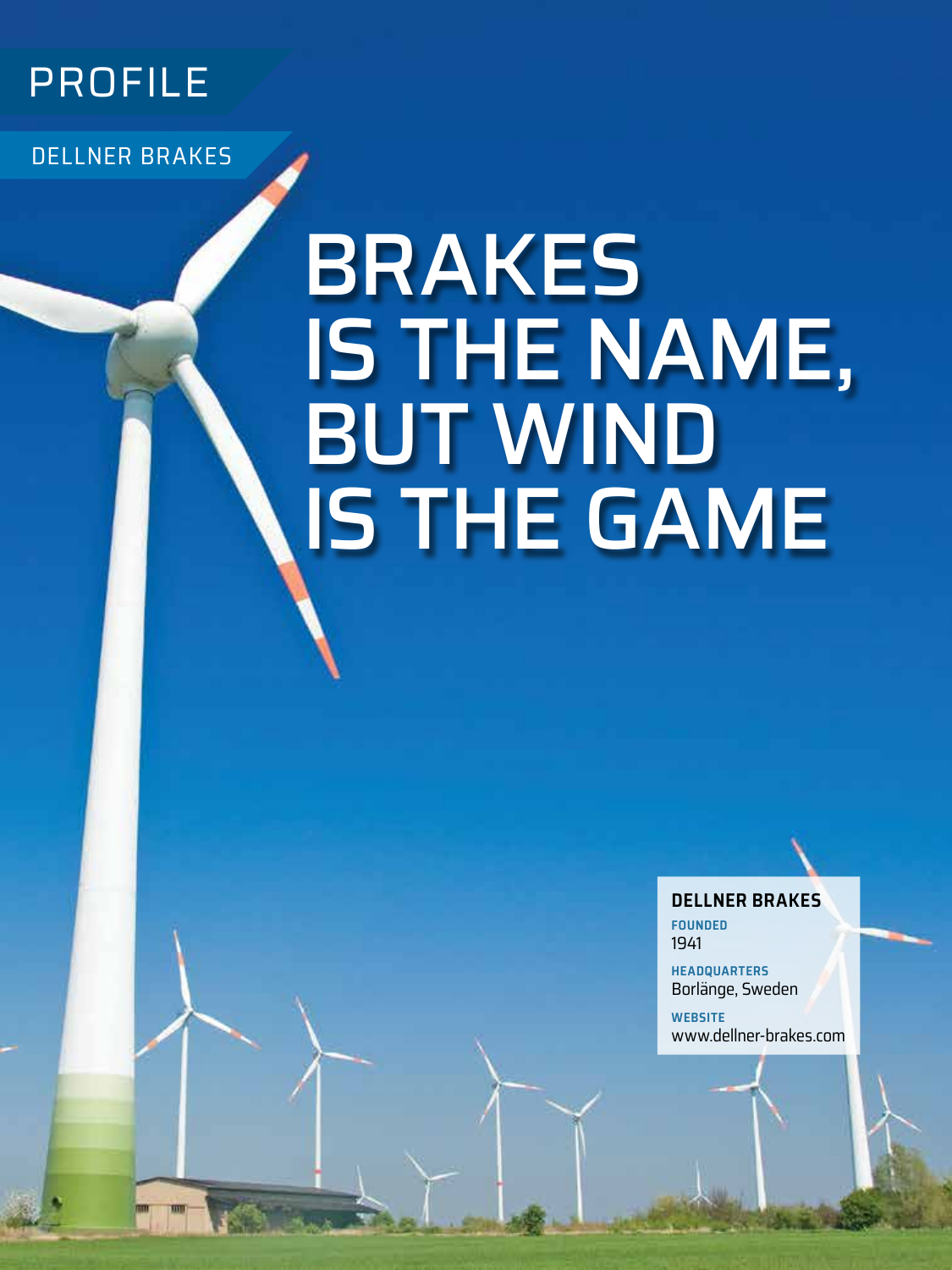*By approaching customers with a full-service mentality, Dellner Brakes works to supply the industry with a range of lightweight, noise-free systems for braking and gliding processes in wind turbines.*

**By KENNETH CARTER Wind Systems editor**

Men watching a wind turbine slowly spin from<br>a distance, it's easy to forget just how massive<br>the blades actually are —as well as how fast they<br>really are turning.<br>And sometimes, whether it's for scheduled maintenance a distance, it's easy to forget just how massive the blades actually are — as well as how fast they really are turning.

And sometimes, whether it's for scheduled maintenance or an emergency, those blades have to stop.

To perform that task, turbines are equipped with braking systems — and many of those braking systems are manufactured by Dellner Brakes.

Through Dellner's JHS product line, the company offers a range of lightweight, noise-free systems for braking and gliding processes in wind turbines, with an emphasis on noise reduction, which can play a big role in the overall acceptance of wind energy.

"What we offer is a complete braking system," said Dellner Brakes CEO Marcus Aberg. "That could be a yaw brake or a sliding bearing for the yaw brake, a rotor brake that slows and stops the rotor or a rotor lock that fixes the hub in place — right through to hydraulic power units and advanced friction materials, in line with our full system approach."

#### FULL BRAKING SYSTEM

Dellner is able to supply a full system that includes the power source, the brake and friction materials, as well as the locking devices.

Some of the components that make up Dellner's full braking system include yaw brakes used to stop and hold the rotating nacelle in position once the rotors have been turned to face into the wind, hydraulic rotor locks that fix the hub of a wind turbine so maintenance can be carried out in safety, and rotor brakes used for slowing, stopping, and holding the turbine's rotors, including emergency stops.

Even with Dellner's wide range of braking hardware, Aberg is keen to emphasize that their business is not just about the brakes.

"It's a hard task, but our ultimate goal is to be part of the wind industry, and not just be 'the brake people,'" he said. "We would like to understand as much as possible about the full turbine, how it works, and how it's manufactured. If we can understand the turbine better, then we are in a much better position to develop the right braking system for our customers."



This look inside a wind turbine shows Dellner Brakes' products at work. (Courtesy: Dellner Brakes)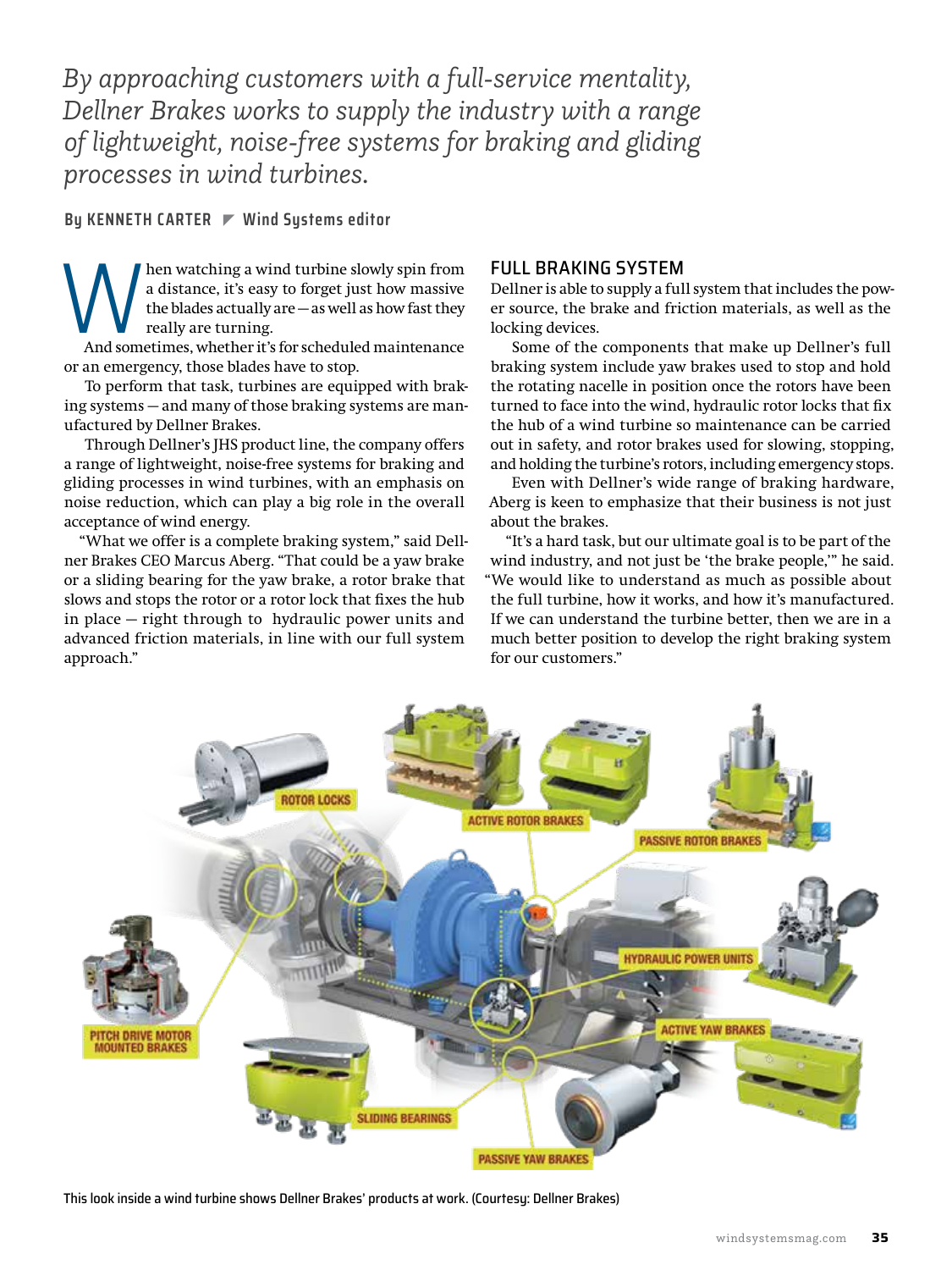

Dellner Brakes provides engineering services for manufacturers' own product design. (Courtesy: Dellner Brakes)

And Aberg says Dellner likes to be hands-on with a project from start to finish.

"We like to be hands-on and be there to help our customers out wherever we can," he said. "When we're closely involved with manufacturers and their projects, I think that makes it easier for us to see things in the round and then use our experience to support development."

#### UNDERSTANDING THE FULL PICTURE

Part of the reason Dellner wants to be more than just a brake supplier is the simple reality that a wind turbine is made up of so many parts with the common goal of creating clean energy.

"When a customer comes to us, we try to understand the full picture," Aberg said. "If we can understand how the turbine works, we are then in a stronger position to develop solutions on how to control it with the brakes. Development of a wind turbine is always ongoing, and we are at our best when we are invited to be part of that development as part of the OEM's team. I would say the last year and a half have been really busy for us in regards of being a partner for a lot of OEMs, working together to create new turbines and new ways to control them with our brake systems."

To that end, Dellner is able to offer engineering services so its customers have a strong platform from which to start manufacturing braking systems. Those services include engineering and 3D construction of components, assemblies, tools, and special parts; optimization of existing solutions, technical documents, customized testing, and development of prototypes.

And since wind turbines are being built all over the world, it becomes paramount that the parts are tested to endure in a wide variety of climates. Dellner has a climate chamber available to make sure parts can pass that critical requirement.

#### NEW TO WIND

Dellner Brakes, based in Sweden, is a family-owned business that has been developing, manufacturing, marketing, and maintaining brake solutions for industrial, marine, and oil and gas since the 1950s.

But in September 2018, Dellner Brakes acquired German wind-brake specialist JHS and has been making prominent headway in the wind sector as a result.

"We are building a worldwide organization," Aberg said. "Right now, we are established in China, in India, in Europe, and in the U.S., and we are also starting up in South America. These business units are 100-percent focused on the wind market."

#### STEADY, STRONG, PROUD

Hard work and hard-won partnerships are Dellner's core strengths, and it is something Aberg is particularly proud of — when he is spurred into admitting it.

"I'm from Sweden, and we are quite practical, down-toearth people," he said. "But I do have lots of good memories through the years where we have worked in partnership with our OEM manufacturers. Where we have succeeded the most is when we've been able to work together with a customer and help them develop their product to be more competitive in the market. We are pleased to have been here with Dellner Brakes during the past 20 years and, having entered the wind market, to be a part of that development."

#### STRONG GROWTH AHEAD

And Aberg said Dellner's wind division is hoping to continue making strides in the constantly growing industry.

"I see the industry developing quite strongly," he said. "If